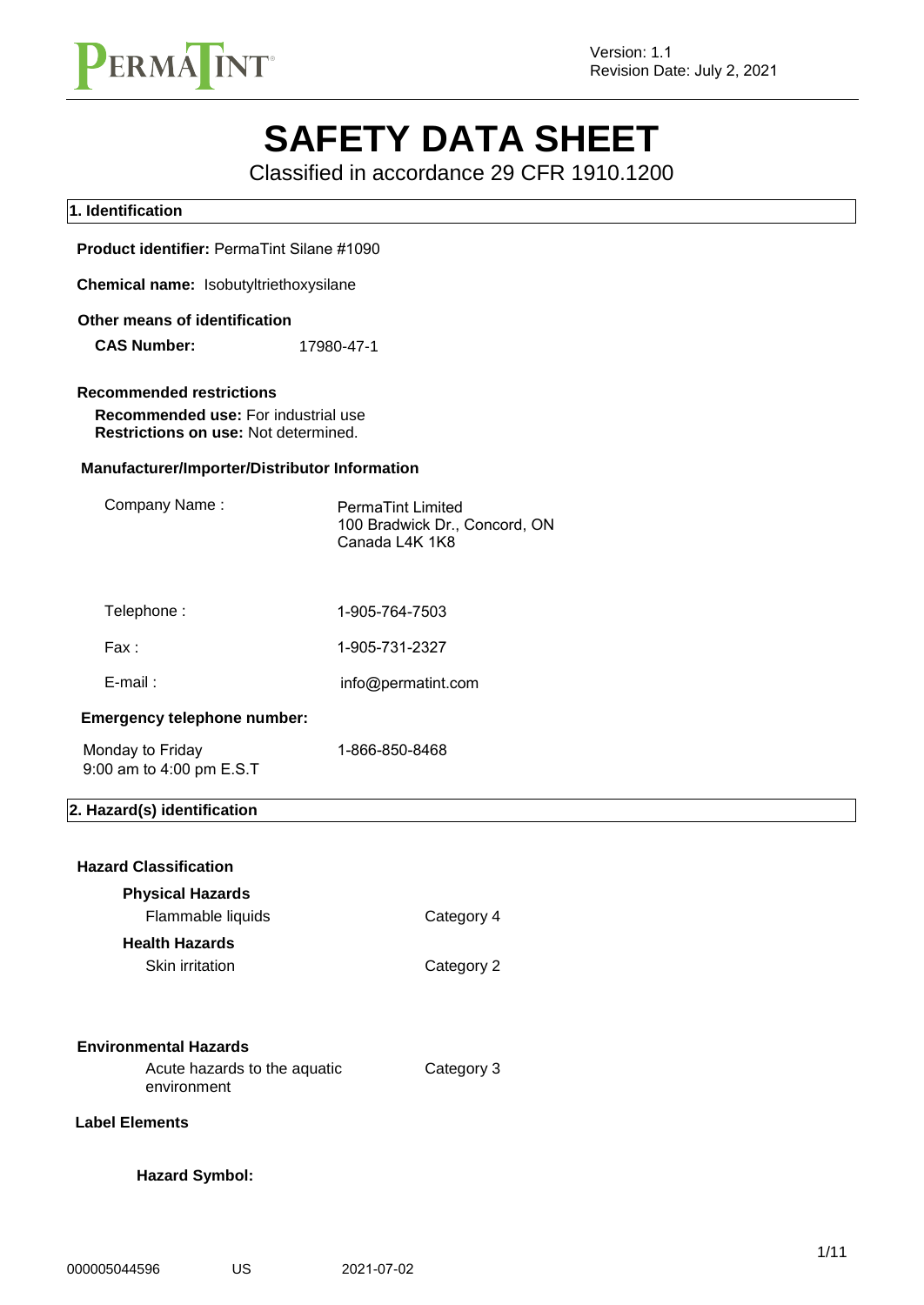

| <b>Signal Word:</b>                           | Warning                                                                                                                                                                                                                                                                            |
|-----------------------------------------------|------------------------------------------------------------------------------------------------------------------------------------------------------------------------------------------------------------------------------------------------------------------------------------|
| <b>Hazard Statement:</b>                      | Combustible liquid.<br>Causes skin irritation.<br>Harmful to aquatic life.                                                                                                                                                                                                         |
| <b>Precautionary</b><br><b>Statements</b>     |                                                                                                                                                                                                                                                                                    |
| <b>Prevention:</b>                            | Keep away from heat/sparks/open flames/hot surfaces. No smoking. Wash<br>thoroughly after handling. Avoid release to the environment. Wear protective<br>gloves/eye protection/face protection.                                                                                    |
| <b>Response:</b>                              | IF ON SKIN: Wash with plenty of soap and water. If skin irritation occurs:<br>Get medical advice/attention. Take off contaminated clothing and wash it<br>before reuse. In case of fire: Use water spray, alcohol-resistant foam, dry<br>chemical or carbon dioxide to extinguish. |
| Storage:                                      | Store in a well-ventilated place. Keep cool.                                                                                                                                                                                                                                       |
| Disposal:                                     | Dispose of contents/ container to an approved waste disposal plant.                                                                                                                                                                                                                |
| Hazard(s) not otherwise<br>classified (HNOC): | None.                                                                                                                                                                                                                                                                              |

#### **3. Composition/information on ingredients**

#### **Chemical name:**

Isobutyltriethoxysilane

#### **Substances**

| <b>Chemical Identity</b> | <b>CAS number</b> | <b>Content in percent</b><br>(%)* |
|--------------------------|-------------------|-----------------------------------|
| Isobutyltriethoxysilane  | 17980-47-1        | $\leq 100\%$                      |
|                          |                   |                                   |

\* All concentrations are percent by weight unless ingredient is a gas. Gas concentrations are in percent by volume.

A specific chemical identity and/or percentage of composition has been withheld as a trade secret.

#### **4. First-aid measures**

#### **Description of necessary first-aid measures**

| <b>General information:</b> | Remove contaminated or saturated clothing immediately and dispose of<br>safely.                                                                                                                                                                                                         |
|-----------------------------|-----------------------------------------------------------------------------------------------------------------------------------------------------------------------------------------------------------------------------------------------------------------------------------------|
| Inhalation:                 | If aerosol or mists are inhaled, take affected persons out into the<br>fresh air. Possible discomforts include severe irritation of mucus lining<br>(nose, throat, eyes), cough, sneezing and flow of tears. In case of<br>persistent discomfort, obtain medical attention immediately. |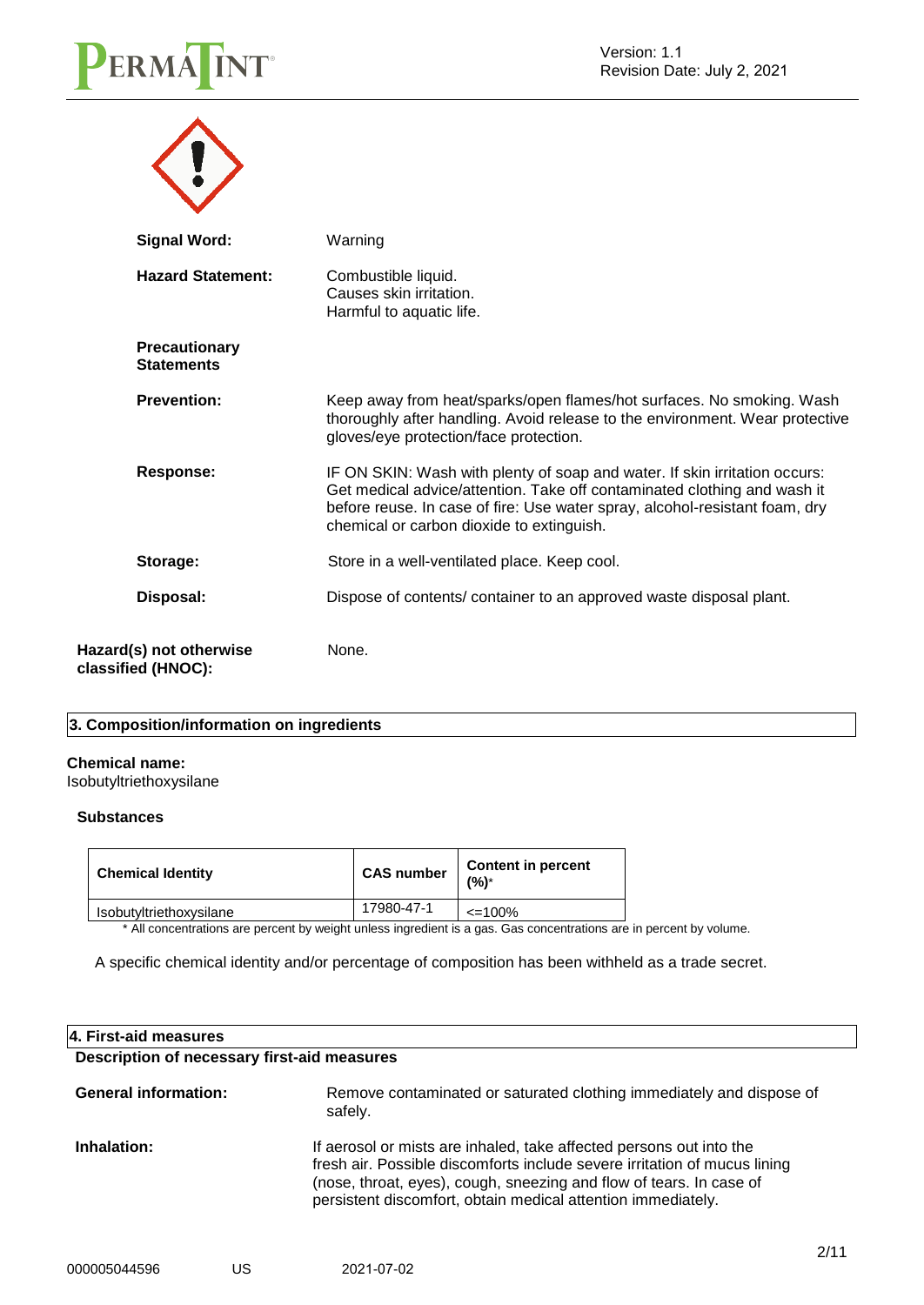

| <b>Skin Contact:</b>                                                              | Immediately wash skin with soap and plenty of water. Remove<br>contaminated clothing. Obtain medical attention immediately if<br>symptoms occur. Wash clothing before reuse.                                                                                                                                |  |
|-----------------------------------------------------------------------------------|-------------------------------------------------------------------------------------------------------------------------------------------------------------------------------------------------------------------------------------------------------------------------------------------------------------|--|
| Eye contact:                                                                      | Keeping eyelid open, immediately rinse thoroughly for at least 5<br>minutes using plenty of water or, if necessary, eye rinsing solution. In<br>case of persistent discomfort: Consult an ophthalmologist.                                                                                                  |  |
| Ingestion:                                                                        | If swallowed, rinse mouth with water (only if the person is conscious).<br>Call a physician immediately.                                                                                                                                                                                                    |  |
| <b>Personal Protection for First-</b><br>aid Responders:                          | As in any fire, wear self-contained positive-pressure breathing<br>apparatus, (MSHA/NIOSH approved or equivalent) and full protective<br>gear.                                                                                                                                                              |  |
| Most important symptoms/effects, acute and delayed                                |                                                                                                                                                                                                                                                                                                             |  |
| <b>Symptoms:</b>                                                                  | None known.                                                                                                                                                                                                                                                                                                 |  |
| Hazards:                                                                          | None known.                                                                                                                                                                                                                                                                                                 |  |
| Indication of immediate medical attention and special treatment needed            |                                                                                                                                                                                                                                                                                                             |  |
| Treatment:                                                                        | If required, therapy of irritative effect. After absorbing large amounts of<br>substance: administration of activated charcoal. Acceleration of<br>gastrointestinal passage                                                                                                                                 |  |
| 5. Fire-fighting measures                                                         |                                                                                                                                                                                                                                                                                                             |  |
| Suitable (and unsuitable) extinguishing media                                     |                                                                                                                                                                                                                                                                                                             |  |
| Suitable extinguishing<br>media:                                                  | Water spray. Alcohol resistant foam. Carbon Dioxide. dry powder                                                                                                                                                                                                                                             |  |
|                                                                                   |                                                                                                                                                                                                                                                                                                             |  |
| <b>Unsuitable extinguishing</b><br>media:                                         | High volume water jet                                                                                                                                                                                                                                                                                       |  |
| Specific hazards arising from<br>the chemical:                                    | Combustible liquid. Vapors can travel to a source of ignition and flash back.<br>Explosive mixtures may occur at temperatures at or above the flashpoint.                                                                                                                                                   |  |
| Special protective equipment and precautions for firefighters                     |                                                                                                                                                                                                                                                                                                             |  |
| <b>Special fire fighting</b><br>procedures:                                       | Water used to extinguish fire should not enter drainage systems, soil or<br>stretches of water. Ensure there are sufficient retaining facilities for water<br>used to extinguish fire. Fire residues and contaminated fire extinguishing<br>water must be disposed of in accordance with local regulations. |  |
| Special protective equipment<br>for fire-fighters:                                | As in any fire, wear self-contained positive-pressure breathing apparatus,<br>(MSHA/NIOSH approved or equivalent) and full protective gear.                                                                                                                                                                 |  |
| 6. Accidental release measures                                                    |                                                                                                                                                                                                                                                                                                             |  |
| <b>Personal precautions,</b><br>protective equipment and<br>emergency procedures: | Ensure adequate ventilation. Use personal protective equipment.                                                                                                                                                                                                                                             |  |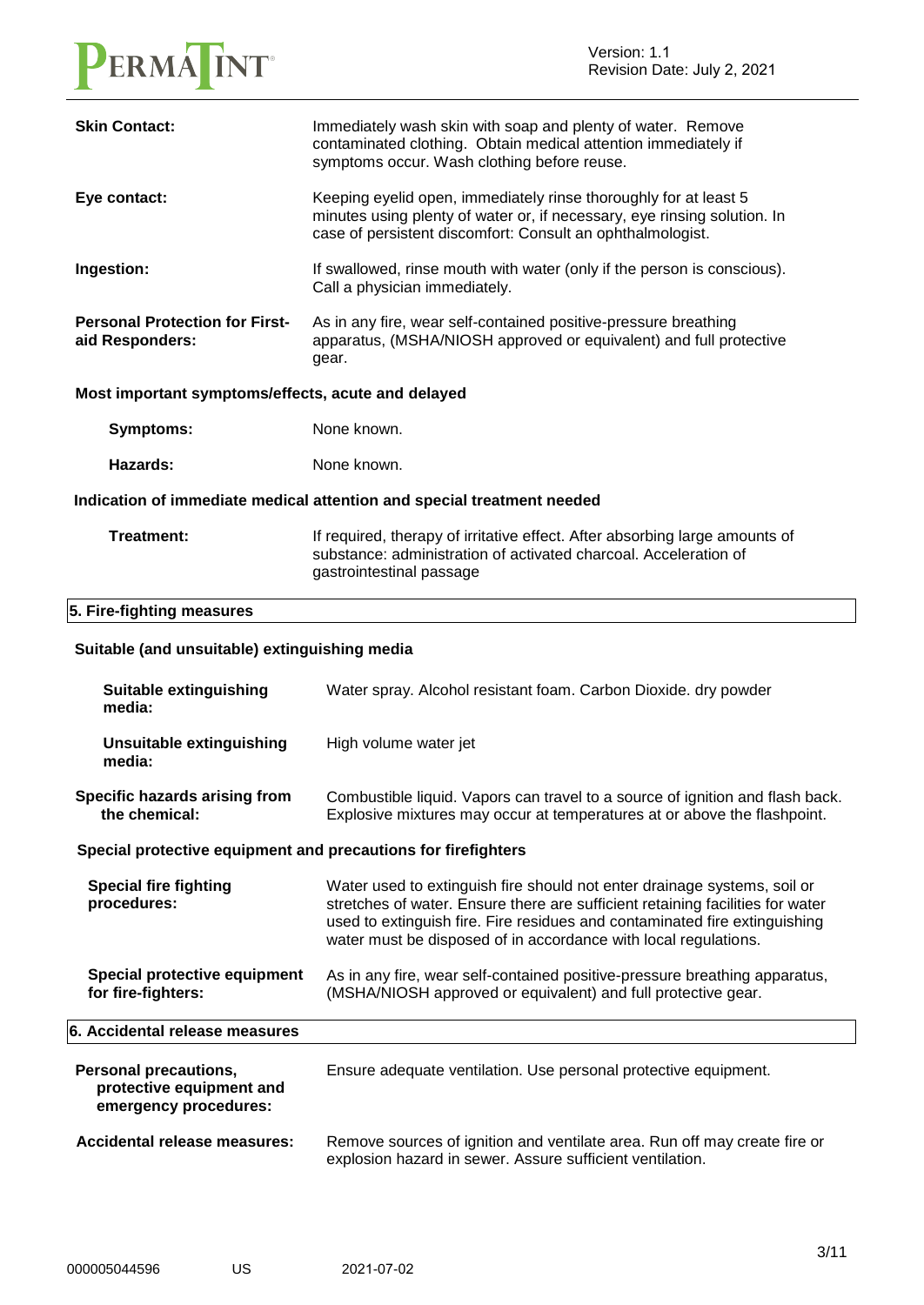

| <b>Methods and material for</b><br>containment and cleaning<br>up: | Contain spillage, and then collect with non-combustible absorbent material,<br>(e.g. sand, earth, diatomaceous earth, vermiculite) and place in container<br>for disposal according to local / national regulations (see section 13).                                                                                                                                                                                                                                                                                                                                                                                                                                                                                                                                                                                                                                                                                                                                                                                                                                                                                                                                                                                                                                                                                              |
|--------------------------------------------------------------------|------------------------------------------------------------------------------------------------------------------------------------------------------------------------------------------------------------------------------------------------------------------------------------------------------------------------------------------------------------------------------------------------------------------------------------------------------------------------------------------------------------------------------------------------------------------------------------------------------------------------------------------------------------------------------------------------------------------------------------------------------------------------------------------------------------------------------------------------------------------------------------------------------------------------------------------------------------------------------------------------------------------------------------------------------------------------------------------------------------------------------------------------------------------------------------------------------------------------------------------------------------------------------------------------------------------------------------|
| <b>Environmental Precautions:</b>                                  | Obey relevant local, state, provincial and federal laws and regulations. Do<br>not contaminate any lakes, streams, ponds, groundwater or soil.                                                                                                                                                                                                                                                                                                                                                                                                                                                                                                                                                                                                                                                                                                                                                                                                                                                                                                                                                                                                                                                                                                                                                                                     |
| 7. Handling and storage                                            |                                                                                                                                                                                                                                                                                                                                                                                                                                                                                                                                                                                                                                                                                                                                                                                                                                                                                                                                                                                                                                                                                                                                                                                                                                                                                                                                    |
| <b>Handling</b>                                                    |                                                                                                                                                                                                                                                                                                                                                                                                                                                                                                                                                                                                                                                                                                                                                                                                                                                                                                                                                                                                                                                                                                                                                                                                                                                                                                                                    |
| <b>Technical measures (e.g. Local</b><br>and general ventilation): | Provide adequate ventilation.                                                                                                                                                                                                                                                                                                                                                                                                                                                                                                                                                                                                                                                                                                                                                                                                                                                                                                                                                                                                                                                                                                                                                                                                                                                                                                      |
| Safe handling advice:                                              | Use in the open air or with adequate ventilation. Wear personal protective<br>equipment; see section 8. Keep away from heat, sparks, flames and other<br>sources of ignition. Keep container tightly closed. Use only with adequate<br>ventilation.<br>Vapors may spread long distances and travel to areas away from the work<br>site before igniting or flashing back to the vapor source.                                                                                                                                                                                                                                                                                                                                                                                                                                                                                                                                                                                                                                                                                                                                                                                                                                                                                                                                       |
| <b>Contact avoidance measures:</b>                                 | No data available.                                                                                                                                                                                                                                                                                                                                                                                                                                                                                                                                                                                                                                                                                                                                                                                                                                                                                                                                                                                                                                                                                                                                                                                                                                                                                                                 |
| <b>Hygiene measures:</b>                                           | Avoid contact with skin, eyes and clothing. Do not inhale vapors or<br>aerosols. Do not eat, drink, or smoke when using the product. Remove<br>contaminated or saturated clothing.                                                                                                                                                                                                                                                                                                                                                                                                                                                                                                                                                                                                                                                                                                                                                                                                                                                                                                                                                                                                                                                                                                                                                 |
| <b>Storage</b>                                                     |                                                                                                                                                                                                                                                                                                                                                                                                                                                                                                                                                                                                                                                                                                                                                                                                                                                                                                                                                                                                                                                                                                                                                                                                                                                                                                                                    |
| Safe storage conditions:                                           | Take precautionary measures against static charges, keep away from<br>sources of ignition. Keep containers tightly closed in a cool, well-ventilated<br>place. Protect from moisture. Residual vapors might explode on ignition; do<br>not apply heat, cut, drill, grind or weld on or near this container. This<br>material may have a low electrical conductivity and therefore may<br>accumulate dangerous levels of static electricity. An ignitable vapor-air<br>mixture can form inside storage tanks.<br>The user must be sure to dissipate static charge by careful bonding and<br>grounding of all equipment and personnel involved in fluid transfer with<br>continuity checks to prove effectiveness. Additional precautions against<br>fire and explosion are the use of inert gas to purge vapor space; dip-pipes<br>while filling vessels, especially lined vessels; grounded tank level floats;<br>reduced flow velocity; self-closing valves on transfer lines and flame<br>arrestors in vent lines.<br>Additional guidance on fire and explosion protection may be found in<br>various consensus standards, including NFPA 30, 69 and 77 and API 2003<br>as well as OSHA regulation 29CFR1910.106.<br>Follow all SDS/label precautions even after container is emptied because it<br>may retain product residues. |
| Safe packaging materials:                                          | No data available.                                                                                                                                                                                                                                                                                                                                                                                                                                                                                                                                                                                                                                                                                                                                                                                                                                                                                                                                                                                                                                                                                                                                                                                                                                                                                                                 |
| 8. Exposure controls/personal protection                           |                                                                                                                                                                                                                                                                                                                                                                                                                                                                                                                                                                                                                                                                                                                                                                                                                                                                                                                                                                                                                                                                                                                                                                                                                                                                                                                                    |
| <b>Control Parameters</b><br><b>Occupational Exposure Limits</b>   | None of the components have assigned exposure limits.                                                                                                                                                                                                                                                                                                                                                                                                                                                                                                                                                                                                                                                                                                                                                                                                                                                                                                                                                                                                                                                                                                                                                                                                                                                                              |
|                                                                    | Hazardous components without workplace control parameters                                                                                                                                                                                                                                                                                                                                                                                                                                                                                                                                                                                                                                                                                                                                                                                                                                                                                                                                                                                                                                                                                                                                                                                                                                                                          |

**Appropriate Engineering Controls** Provide adequate ventilation.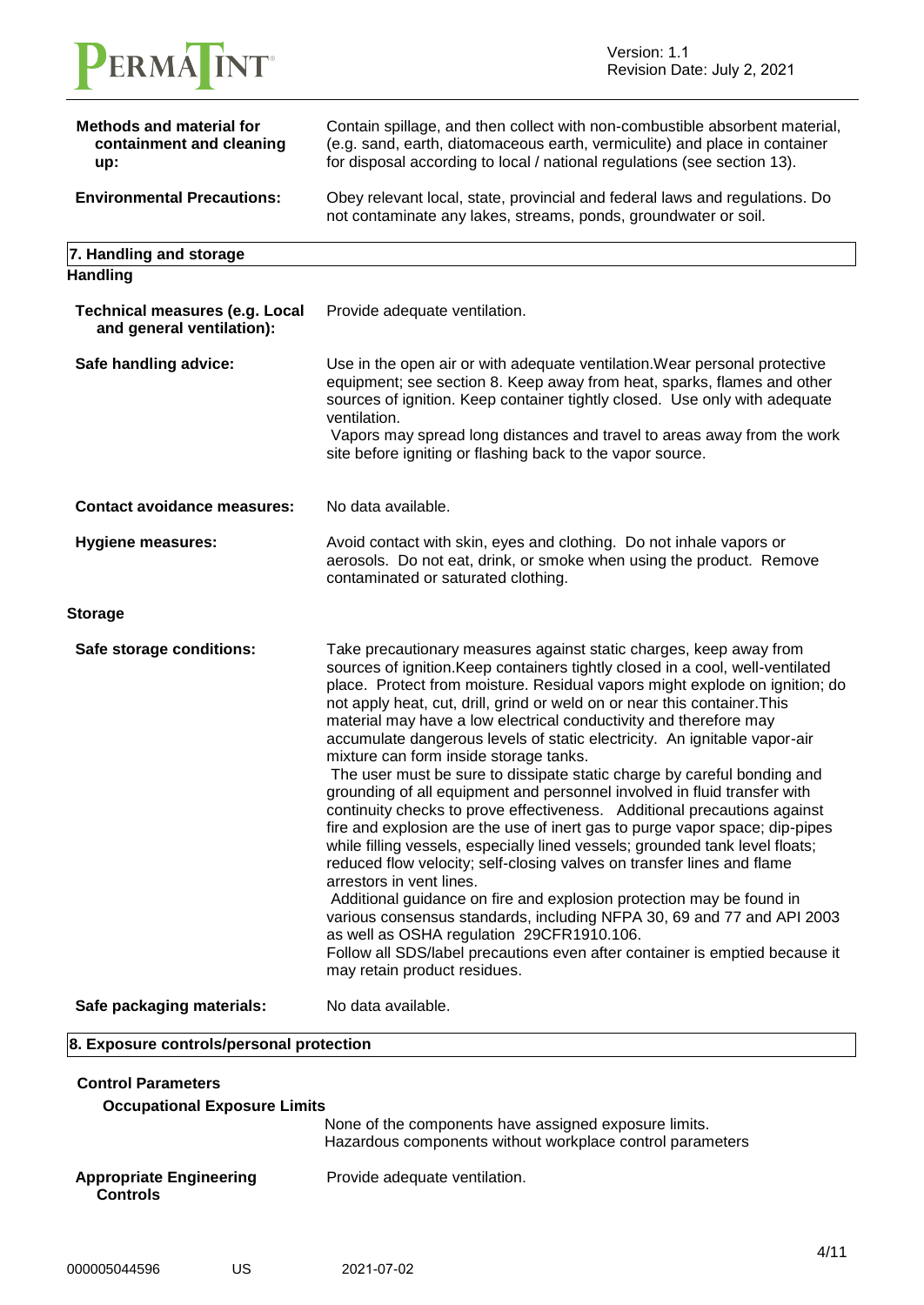

#### **Individual protection measures, such as personal protective equipment**

| <b>Eye/face protection:</b>                       | Use chemical splash goggles or face shield.                                                                                                                                                                                                                                                                                                                                                                                                                                                                                                                                                                                                                                                                                                                                                                                                             |
|---------------------------------------------------|---------------------------------------------------------------------------------------------------------------------------------------------------------------------------------------------------------------------------------------------------------------------------------------------------------------------------------------------------------------------------------------------------------------------------------------------------------------------------------------------------------------------------------------------------------------------------------------------------------------------------------------------------------------------------------------------------------------------------------------------------------------------------------------------------------------------------------------------------------|
| <b>Skin Protection</b><br><b>Hand Protection:</b> | Material: Polychloroprene (PCP)<br>Break-through time: >= 480 min<br>Material: Fluorinated rubber (FKM)<br>Break-through time: >= 480 min<br>Guideline: Source: GESTIS substance database (hazardous substance<br>information system of commercial professional associations) Additional<br>Information: Use impermeable gloves., The above mentioned hand<br>protection is based on knowledge of the chemistry and anticipated uses of<br>this product but it may not be appropriate for all workplaces. A hazard<br>assessment should be conducted prior to use to ensure suitability of gloves<br>for specific work environments and processes prior to use., Selection of<br>protective gloves to meet the requirements of specific workplaces.,<br>Suitability for specific workplaces should be clarified with protective glove<br>manufacturers. |
| <b>Skin and Body</b><br><b>Protection:</b>        | A safety shower and eye wash fountain should be readily available. To<br>identify additional Personal Protective Equipment (PPE) requirements, it is<br>recommended that a hazard assessment in accordance with the OSHA<br>PPE Standard (29CFR1910.132) be conducted before using this product.                                                                                                                                                                                                                                                                                                                                                                                                                                                                                                                                                        |
| <b>Respiratory Protection:</b>                    | A respiratory protection program that meets OSHA 1910.134 and ANSI<br>Z88.2 or applicable federal/provincial requirements must be followed<br>whenever workplace conditions warrant respirator use. NIOSH's<br>"Respirator Decision Logic" may be useful in determining the suitability of<br>various types of respirators.                                                                                                                                                                                                                                                                                                                                                                                                                                                                                                                             |
| <b>Hygiene measures:</b>                          | Avoid contact with skin, eyes and clothing. Do not inhale vapors or<br>aerosols. Do not eat, drink, or smoke when using the product. Remove<br>contaminated or saturated clothing.                                                                                                                                                                                                                                                                                                                                                                                                                                                                                                                                                                                                                                                                      |

| 9. Physical and chemical properties |                                                           |
|-------------------------------------|-----------------------------------------------------------|
| Appearance                          |                                                           |
| <b>Physical state:</b>              | liquid                                                    |
| Form:                               | liquid                                                    |
| Color:                              | Colorless                                                 |
| Odor:                               | solvent-like                                              |
| <b>Odor Threshold:</b>              | not determined                                            |
| pH:                                 | No data available.                                        |
| <b>Freezing point:</b>              | < -72 °C (OECD TG 102)                                    |
| <b>Boiling Point:</b>               | approx. 186 °C (1,013 hPa) (DIN 51 751)                   |
| <b>Flash Point:</b>                 | 63 °C (DIN EN ISO 2719 (Pensky-Martens, Closed Cup))      |
| <b>Evaporation Rate:</b>            | not determined                                            |
| Flammability (solid, gas):          | not flammable                                             |
| Explosive limit - upper (%):        | 8.47 %(V) (DIN 51649)                                     |
| Explosive limit - lower (%):        | 0.39 %(V) (DIN 51649)                                     |
| Vapor pressure:                     | 33 Pa (20 °C) (OECD Test Guideline 104) dynamic<br>method |
|                                     | 49 Pa (25 °C) (OECD Test Guideline 104) dynamic<br>method |
| Vapor density (air=1):              | No data available.                                        |
| Density:                            | approx. 0.88 g/cm3 (20 °C) (DIN 51757)                    |
|                                     | 5/11                                                      |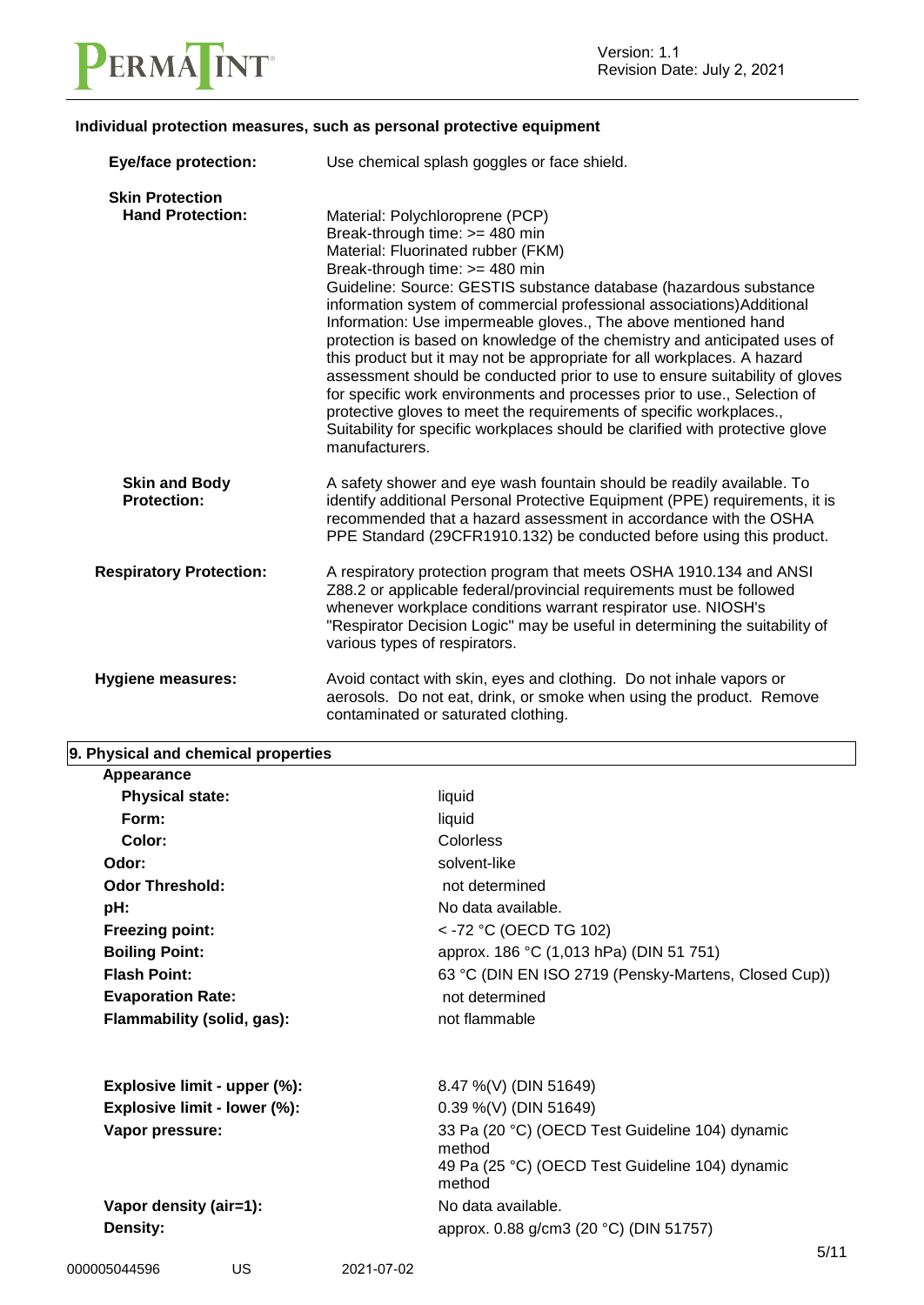

| <b>Relative density:</b>                 | 0.88 (20 °C) (OECD Test Guideline 109)       |
|------------------------------------------|----------------------------------------------|
| Solubility(ies)                          |                                              |
| <b>Solubility in Water:</b>              | Not miscible. Decomposition by hydrolysis.   |
| <b>Solubility (other):</b>               | No data available.                           |
| Partition coefficient (n-octanol/water): | $2.033$ Measured $> 2.03$ literature         |
| <b>Self Ignition Temperature:</b>        | 240 °C (DIN 51 794)                          |
| <b>Decomposition Temperature:</b>        | not determined                               |
| Kinematic viscosity:                     | 1.4 mm2/s $(20 °C, QSAR)$                    |
| <b>Dynamic viscosity:</b>                | not determined                               |
| <b>Other information</b>                 |                                              |
| <b>Explosive properties:</b>             | Vapors can form explosive mixtures with air. |
| <b>Oxidizing properties:</b>             | Not to be expected in view of the structure  |
| Minimum ignition temperature:            | Not determined.                              |
| <b>Metal Corrosion:</b>                  | Not to be expected in view of the structure  |

#### **10. Stability and reactivity**

| <b>Reactivity:</b>                                 | No dangerous reaction known under conditions of normal use.                                                                                                                                                                                                |  |
|----------------------------------------------------|------------------------------------------------------------------------------------------------------------------------------------------------------------------------------------------------------------------------------------------------------------|--|
| <b>Chemical Stability:</b>                         | Stable under recommended storage conditions.                                                                                                                                                                                                               |  |
| <b>Possibility of hazardous</b><br>reactions:      | No dangerous reactions known.                                                                                                                                                                                                                              |  |
| Conditions to avoid:                               | In the presence of oxygen and heat, the ethanol forming during the reaction<br>may produce acetaldehyde. Material may form acetaldehyde when heated<br>with inorganic pigments in the presence of air. Avoid high temperatures and<br>sources of ignition. |  |
| <b>Incompatible Materials:</b>                     | Water.                                                                                                                                                                                                                                                     |  |
| <b>Hazardous Decomposition</b><br><b>Products:</b> | Ethanol in case of hydrolysis Alcohol formed by hydrolysis lowers the flash<br>point of the product.                                                                                                                                                       |  |

### **11. Toxicological information**

| Information on likely routes of exposure |                    |
|------------------------------------------|--------------------|
| Inhalation:                              | No data available. |

| <b>Skin Contact:</b> | No data available. |
|----------------------|--------------------|
|                      |                    |

| Eye contact: | No data available. |
|--------------|--------------------|
|              |                    |

**Ingestion:** No data available.

#### **Symptoms related to the physical, chemical and toxicological characteristics**

| Inhalation:          | No data available. |
|----------------------|--------------------|
| <b>Skin Contact:</b> | No data available. |
| Eye contact:         | No data available. |
| Ingestion:           | No data available. |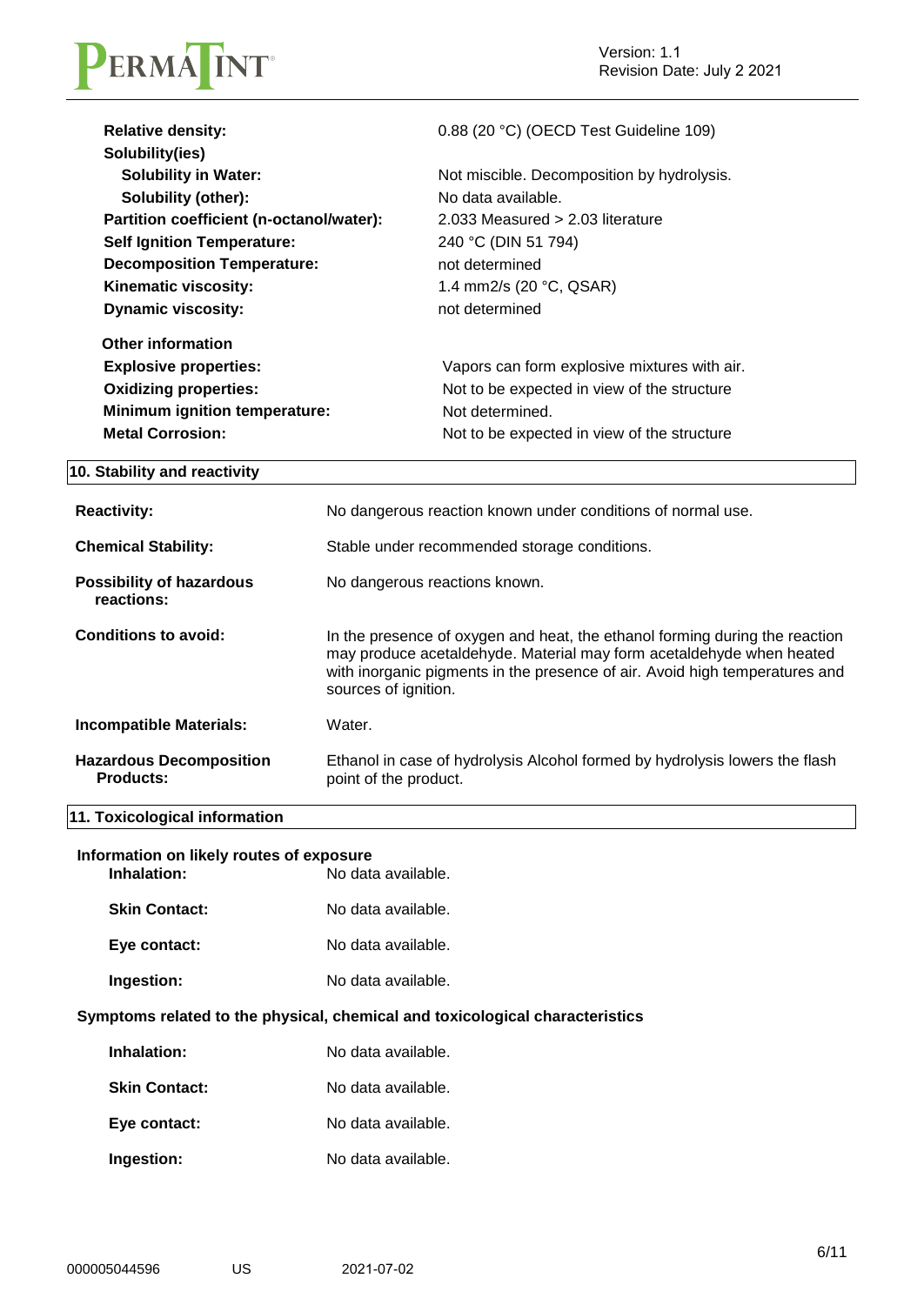

#### **Information on toxicological effects**

|                                                                            | Acute toxicity (list all possible routes of exposure)                                                                                 |  |  |
|----------------------------------------------------------------------------|---------------------------------------------------------------------------------------------------------------------------------------|--|--|
| Oral<br><b>Product:</b>                                                    | LD 50 (Rat): $> 5,000$ mg/kg                                                                                                          |  |  |
| <b>Dermal</b><br><b>Product:</b>                                           | LD 50 (Rat): $> 2,000$ mg/kg                                                                                                          |  |  |
| <b>Inhalation</b><br>Product:                                              | LC 50 (Rat): 5.88 mg/l Dusts, mists and fumes                                                                                         |  |  |
| <b>Repeated dose toxicity</b><br><b>Product:</b>                           | NOAEL (Rat, Oral): $> 1,000$ mg/kg                                                                                                    |  |  |
| <b>Skin Corrosion/Irritation</b><br><b>Product:</b>                        | Skin irritation OECD Test Guideline 404 (Rabbit): Skin irritation                                                                     |  |  |
| <b>Serious Eye Damage/Eye Irritation</b><br>Product:                       | Not irritating Rabbit: Not irritating                                                                                                 |  |  |
| <b>Respiratory or Skin Sensitization</b><br><b>Product:</b>                | maximization test, OECD Test Guideline 406 (Guinea Pig): Not a skin<br>sensitizer.                                                    |  |  |
| Carcinogenicity<br><b>Product:</b>                                         | Contains no carcinogenic substances as defined by NTP, IARC and/or<br>OSHA.                                                           |  |  |
|                                                                            | IARC Monographs on the Evaluation of Carcinogenic Risks to Humans:                                                                    |  |  |
|                                                                            | US. National Toxicology Program (NTP) Report on Carcinogens:                                                                          |  |  |
|                                                                            | US. OSHA Specifically Regulated Substances (29 CFR 1910.1001-1050):                                                                   |  |  |
| <b>Germ Cell Mutagenicity</b>                                              |                                                                                                                                       |  |  |
|                                                                            |                                                                                                                                       |  |  |
| In vitro<br><b>Product:</b>                                                | Ames test (OECD TG 471): negative<br>Chromosomal aberration (OECD TG 473): negative<br>Chromosomal aberration (OECD TG 476): negative |  |  |
| In vivo<br><b>Product:</b>                                                 | Chromosomal aberration (OECD TG 474) Oral (Mouse, male/female):<br>negative                                                           |  |  |
| <b>Reproductive toxicity</b><br><b>Product:</b>                            | No data available.                                                                                                                    |  |  |
| <b>Components:</b><br>Isobutyltriethoxysilane                              | Not classified                                                                                                                        |  |  |
| <b>Specific Target Organ Toxicity - Single Exposure</b><br><b>Product:</b> | Not classified                                                                                                                        |  |  |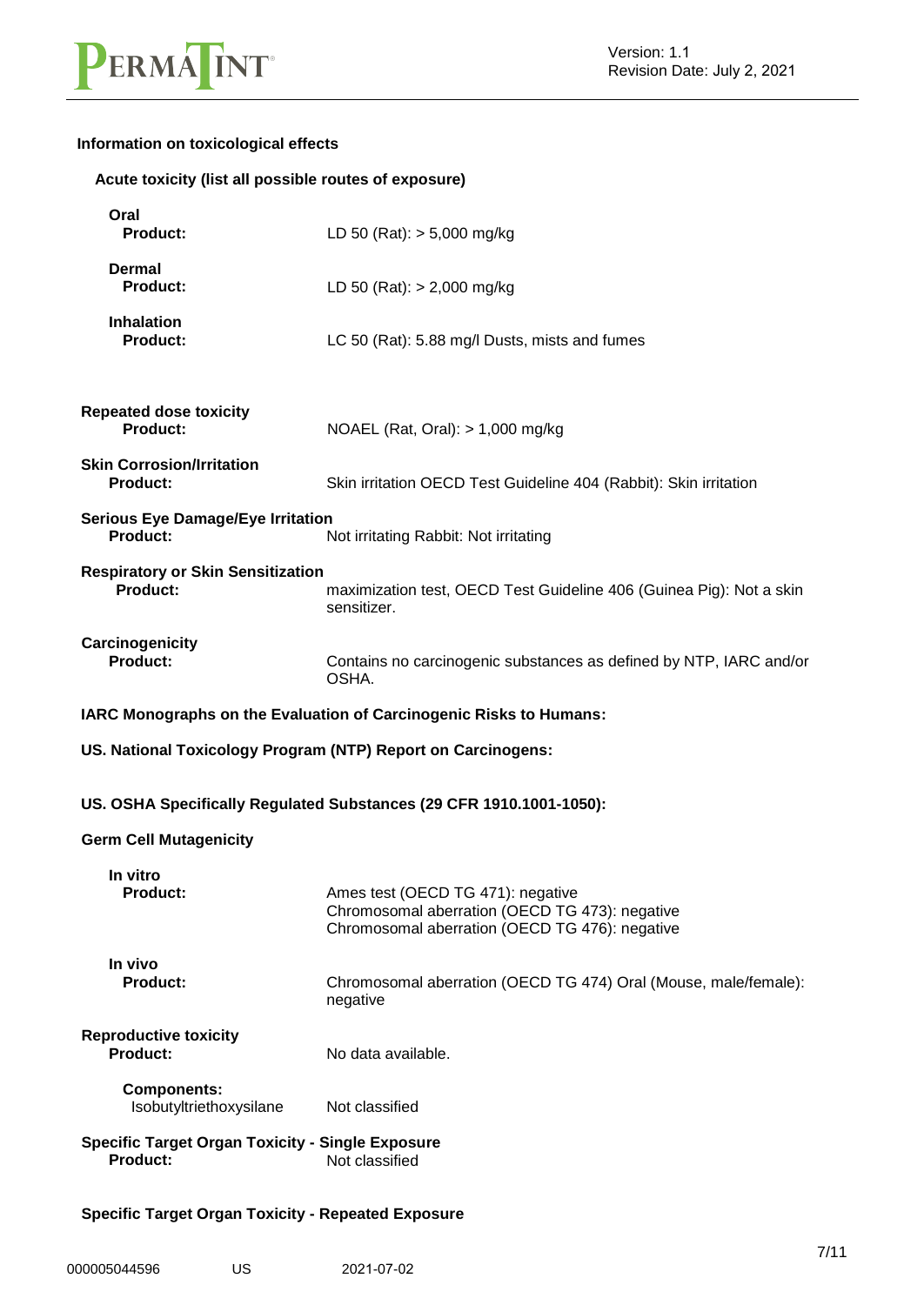

**Product:** Not classified

| <b>Aspiration Hazard</b><br>Product: | Not classified     |  |  |
|--------------------------------------|--------------------|--|--|
| Other effects:                       | No data available. |  |  |

#### **12. Ecological information**

| <b>Ecotoxicity:</b>                                                                                                |                                                                                                        |
|--------------------------------------------------------------------------------------------------------------------|--------------------------------------------------------------------------------------------------------|
| Acute hazards to the aquatic environment:                                                                          |                                                                                                        |
| <b>Fish</b><br>Product:                                                                                            | LC 50 (Oncorhynchus mykiss (rainbow trout), 96 h): 85 mg/l (literature<br>value)                       |
| <b>Aquatic Invertebrates</b><br><b>Product:</b>                                                                    | EC 50 (Daphnia magna (Water flea), 48 h): > 49.1 mg/l                                                  |
| Chronic hazards to the aquatic environment:                                                                        |                                                                                                        |
| <b>Fish</b><br><b>Product:</b>                                                                                     | No data available.                                                                                     |
| <b>Aquatic Invertebrates</b><br><b>Product:</b>                                                                    | No data available.                                                                                     |
| <b>Toxicity to Aquatic Plants</b><br><b>Product:</b>                                                               | NOEC (Desmodesmus subspicatus (green algae), 72 h): >= 36 mg/l                                         |
| <b>Persistence and Degradability</b>                                                                               |                                                                                                        |
| <b>Biodegradation</b><br><b>Product:</b>                                                                           | 75 % (28 d, OECD 301 D)                                                                                |
| <b>BOD/COD Ratio</b><br><b>Product:</b>                                                                            | No data available.                                                                                     |
| <b>Bioaccumulative potential</b><br><b>Bioconcentration Factor (BCF)</b><br><b>Product:</b><br>not bioaccumulative |                                                                                                        |
| Partition Coefficient n-octanol / water (log Kow)<br><b>Product:</b>                                               | Log Kow: 2.033 Measured<br>Log Kow: > 2.03 literature                                                  |
| <b>Mobility in soil:</b>                                                                                           | Adsorption on the floor: low.                                                                          |
| Other adverse effects:                                                                                             | The data we have at our disposal do not necessitate identification<br>concerning environmental hazard. |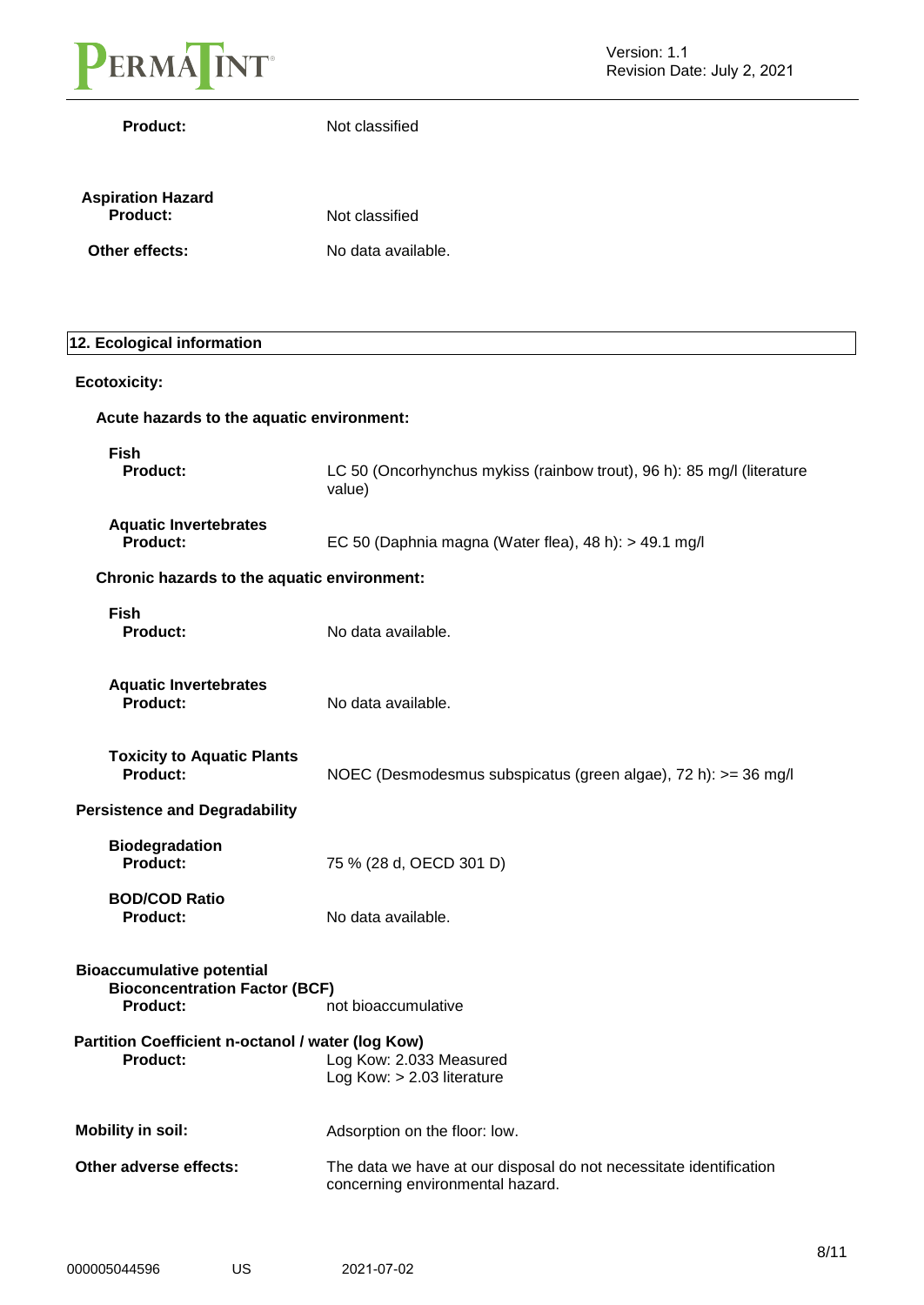

Version: 1.1 Revision Date: July 2, 2021

#### **13. Disposal considerations**

| <b>Disposal methods:</b>       | With respect to local regulations, e.g. dispose of to suitable waste<br>incineration plant. Waste must be disposed of in accordance with federal,<br>provincial, state and local regulations. Empty containers must be handled<br>with care due to product residue. DO NOT HEAT OR CUT THE EMPTY<br>CONTAINER WITH AN ELECTRIC OR GAS TORCH.                                              |
|--------------------------------|-------------------------------------------------------------------------------------------------------------------------------------------------------------------------------------------------------------------------------------------------------------------------------------------------------------------------------------------------------------------------------------------|
| <b>Contaminated Packaging:</b> | Do not reuse empty containers and dispose of in accordance with the<br>regulations issued by the appropriate local authorities. If there is product<br>residue in the emptied container, follow directions for handling on the<br>container's label. Incorrect disposal or reuse of this container is illegal and<br>can be dangerous. Other countries: observe the national regulations. |

#### **14. Transport information**

| <b>Domestic regulation</b>                                               |    |                                                                                                                                                                                                         |
|--------------------------------------------------------------------------|----|---------------------------------------------------------------------------------------------------------------------------------------------------------------------------------------------------------|
| 49 CFR                                                                   |    |                                                                                                                                                                                                         |
| UN/ID/NA number                                                          | ÷  | NA 1993                                                                                                                                                                                                 |
| Proper shipping name                                                     | ÷  | Combustible liquid, n.o.s.                                                                                                                                                                              |
|                                                                          |    |                                                                                                                                                                                                         |
| Class                                                                    | ÷  | <b>CBL</b>                                                                                                                                                                                              |
| Packing group                                                            | ÷. | $\mathbf{III}$                                                                                                                                                                                          |
| Labels                                                                   | ÷  | <b>NONE</b>                                                                                                                                                                                             |
| <b>ERG Code</b>                                                          |    | 128                                                                                                                                                                                                     |
| Marine pollutant                                                         |    | no                                                                                                                                                                                                      |
| Remarks                                                                  |    | Not regulated in packages 450 liter or less.                                                                                                                                                            |
| <b>International Regulations</b>                                         |    |                                                                                                                                                                                                         |
| <b>UNRTDG</b>                                                            |    |                                                                                                                                                                                                         |
| Not regulated as a dangerous good                                        |    |                                                                                                                                                                                                         |
| <b>IATA-DGR</b>                                                          |    |                                                                                                                                                                                                         |
| Not regulated as a dangerous good                                        |    |                                                                                                                                                                                                         |
| Remarks                                                                  | ÷  | Not hazardous freight in air traffic (ICAO-TI / IATA-DGR).                                                                                                                                              |
| <b>IMDG-Code</b>                                                         |    |                                                                                                                                                                                                         |
| Not regulated as a dangerous good                                        |    |                                                                                                                                                                                                         |
| Remarks                                                                  |    | Not classified as hazardous sea cargo (IMDG code)FOR USA<br>ONLY: In packagings exceeding 450 L, this product must be<br>classified, placarded, marked and shipped as Combustible<br>Liquid to the USA. |
| Transport in bulk according to Annex II of MARPOL 73/78 and the IBC Code |    |                                                                                                                                                                                                         |

Not applicable for product as supplied.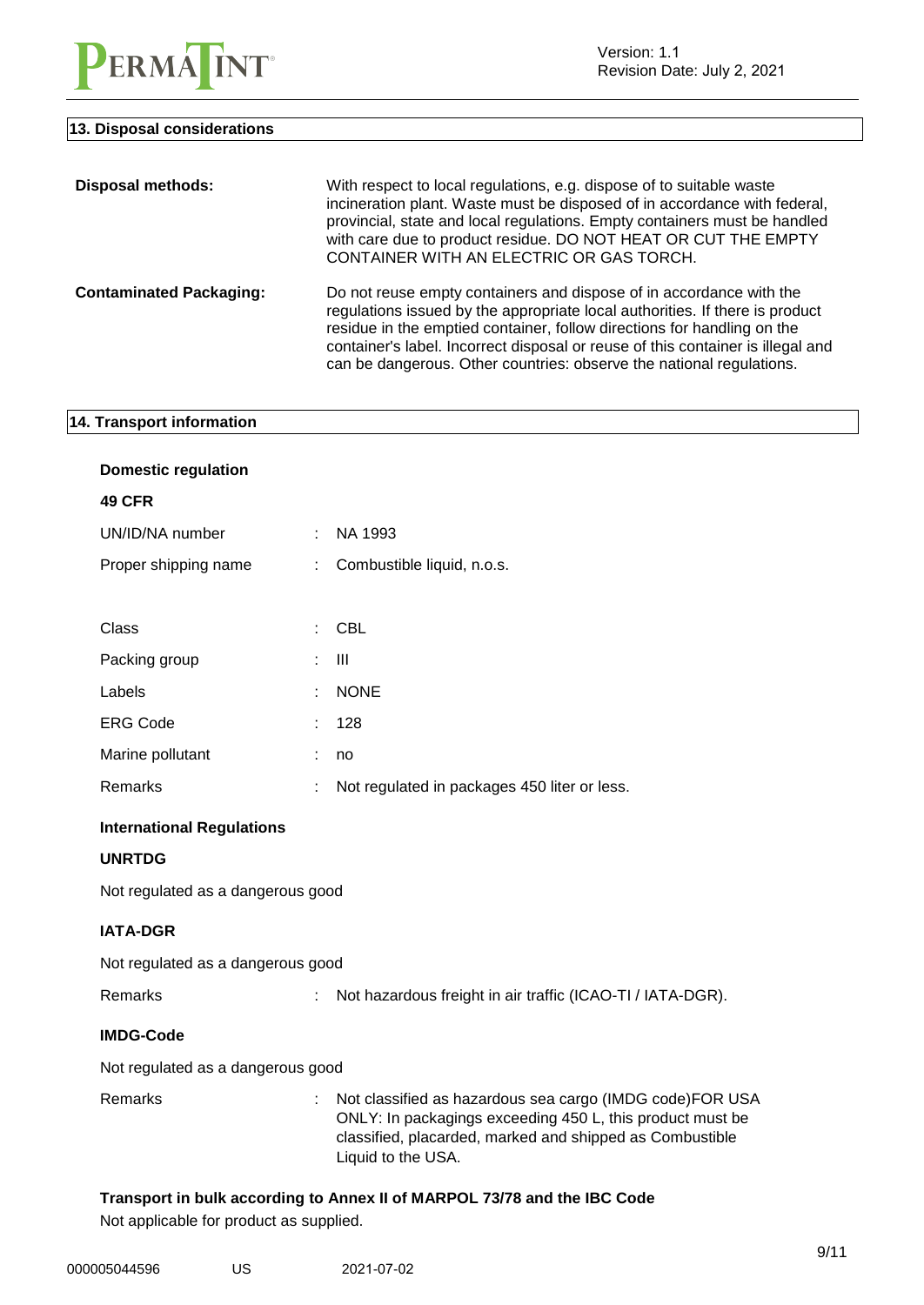

#### **Special precautions for user**

The transport classification(s) provided herein are for informational purposes only, and solely based upon the properties of the unpackaged material as it is described within this Safety Data Sheet. Transportation classifications may vary by mode of transportation, package sizes, and variations in regional or country regulations.

#### **15. Regulatory information**

#### **US Federal Regulations**

#### **TSCA Section 12(b) Export Notification (40 CFR 707, Subpt. D)**

None present or none present in regulated quantities.

#### **US. Toxic Substances Control Act (TSCA) Section 5(a)(2) Final Significant New Use Rules (SNURs) (40 CFR 721, Subpt E)**

None present or none present in regulated quantities.

### **US. OSHA Specifically Regulated Substances (29 CFR 1910.1001-1050)**

None present or none present in regulated quantities.

#### **CERCLA Hazardous Substance List (40 CFR 302.4):**

None present or none present in regulated quantities.

#### **Superfund Amendments and Reauthorization Act of 1986 (SARA)**

#### **Hazard categories**

Flammable (gases, aerosols, liquids, or solids), Skin Corrosion or Irritation

#### **SARA 302 Extremely Hazardous Substance**

None present or none present in regulated quantities.

**US. EPCRA (SARA Title III) Section 304 Extremely Hazardous Substances Reporting Quantities and the Comprehensive Environmental Response, Compensation, and Liability Act (CERCLA) Hazardous Substances**

**SARA 311/312 Hazardous Chemical Chemical Identity Threshold Planning Quantity**

None present or none present in regulated quantities.

#### **SARA 313 (TRI Reporting)**

None present or none present in regulated quantities.

#### **Clean Air Act (CAA) Section 112(r) Accidental Release Prevention (40 CFR 68.130):** None present or none present in regulated quantities.

#### **Clean Water Act Section 311 Hazardous Substances (40 CFR 117.3)**

None present or none present in regulated quantities. **US State Regulations**

#### **US. California Proposition 65**

No ingredient requiring a warning under CA Prop 65.

### **US. New Jersey Worker and Community Right-to-Know Act**

No ingredient regulated by NJ Right-to-Know Law present.

#### **US. Massachusetts RTK - Substance List**

No ingredient regulated by MA Right-to-Know Law present.